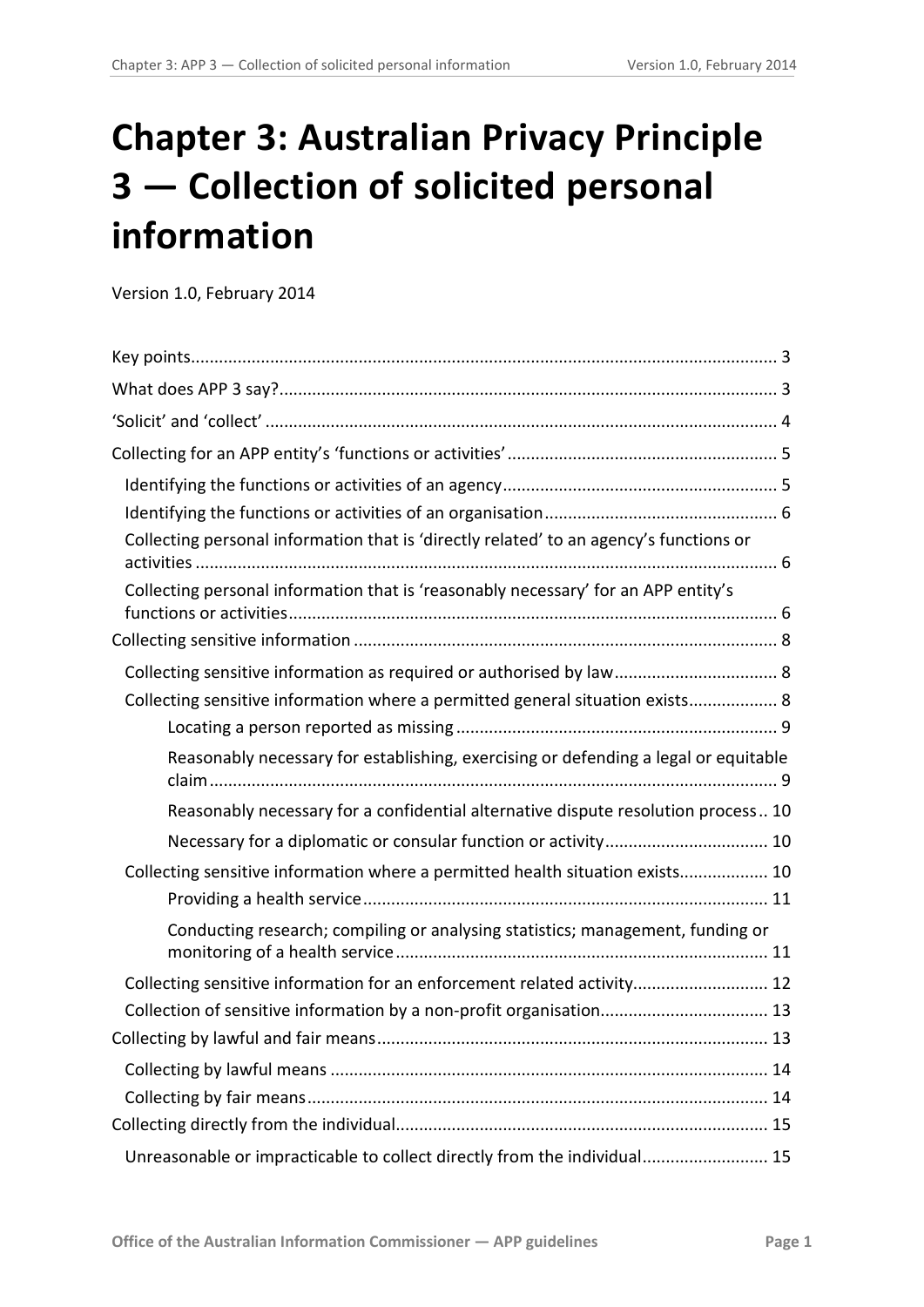<span id="page-1-0"></span>

| Required or authorised by law or a court or tribunal order – for agencies only  16 |  |
|------------------------------------------------------------------------------------|--|
|                                                                                    |  |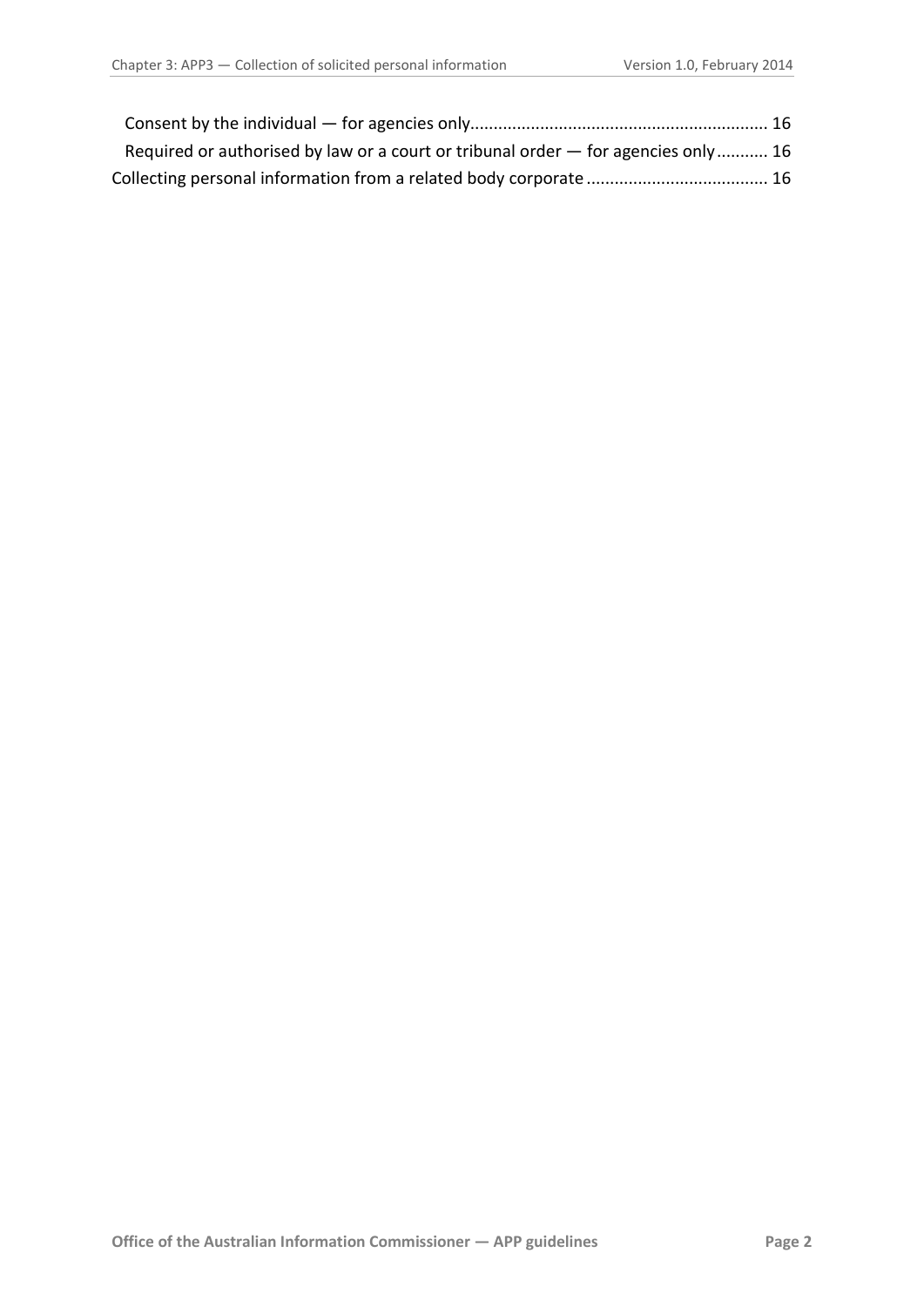# <span id="page-2-0"></span>**Key points**

- APP 3 outlines when an APP entity may collect solicited personal information.
- An APP entity solicits personal information if it explicitly requests another entity to provide personal information, or it takes active steps to collect personal information.
- APP 3 deals with when an APP entity can collect personal information, and how an APP entity must collect personal information.
- For personal information (other than sensitive information), an APP entity that is:
	- o an agency, may only collect this information where it is reasonably necessary for, or directly related to, the agency's functions or activities
	- o an organisation, may only collect this information where it is reasonably necessary for the organisation's functions or activities.
- APP 3 contains different requirements for the collection of sensitive information compared to other types of personal information. Unless an exception applies, an APP entity may only collect sensitive information where the above conditions are met and the individual concerned consents to the collection.
- Personal information must only be collected by lawful and fair means.
- Personal information must be collected from the individual concerned, unless this is unreasonable or impracticable (additional exceptions apply to agencies).

# <span id="page-2-1"></span>**What does APP 3 say?**

3.1 The APPs distinguish between an APP entity collecting solicited personal information (APP 3) and receiving unsolicited personal information (APP 4).

- 3.2 APP 3 deals with two aspects of collecting solicited personal information:
	- when an APP entity can collect personal information the requirements vary according to whether the personal information is or is not sensitive information, and whether the APP entity is an agency or an organisation
	- how an APP entity must collect personal information the same requirements apply to all APP entities and to all kinds of personal information.
- 3.3 In summary, the principles that apply are:
	- an agency may only solicit and collect personal information that is reasonably necessary for, or directly related to, one or more of its functions or activities (APP 3.1)
	- an organisation may only solicit and collect personal information that is reasonably necessary for one or more of its functions or activities (APP 3.2)
	- in addition to the above requirements, an APP entity may only solicit and collect sensitive information if the individual consents to the sensitive information being collected, unless an exception applies (APP 3.3)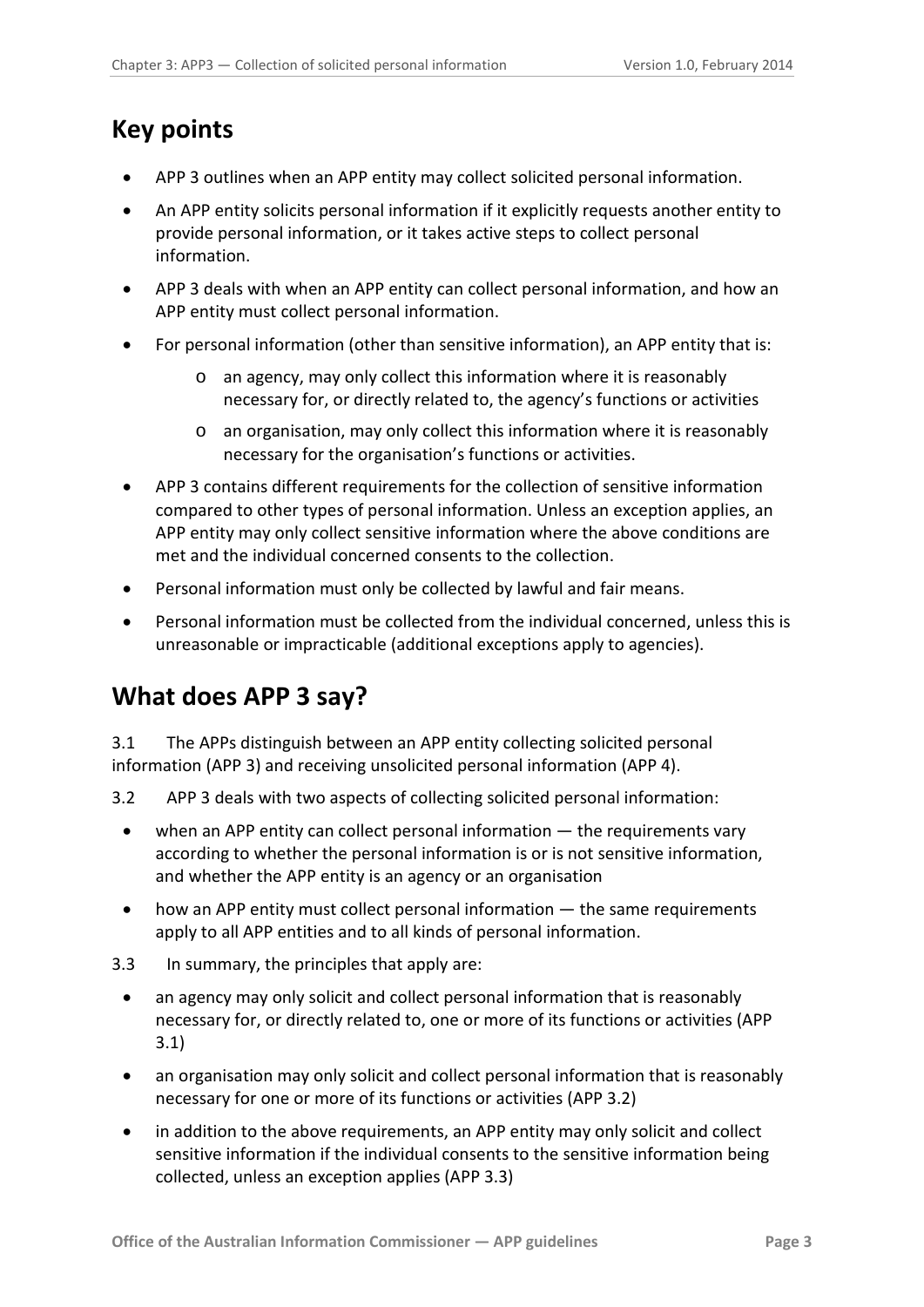- an APP entity must solicit and collect personal information:
	- o only by lawful and fair means (APP 3.5), and
	- o directly from the individual, unless an exception applies (APP 3.6).

# <span id="page-3-0"></span>**'Solicit' and 'collect'**

3.4 APP 3 applies when an APP entity 'solicits' and 'collects' personal information, while APP 4 applies when an APP entity receives personal information that it 'did not solicit'. Examples of solicited personal information collected by an entity are given in paragraph [3.7](#page-3-1) below; examples of unsolicited personal information received by an entity are given in Chapter 4 (APP 4).

3.5 An APP entity 'collects' personal information 'only if the entity collects the personal information for inclusion in a record or generally available publication' (s 6(1)). This concept applies broadly, and includes gathering, acquiring or obtaining personal information from any source and by any means. In practice, all personal information that is held by an entity will generally be treated as information that was collected by the entity. 'Collect' is discussed in more detail in Chapter B (Key concepts).

3.6 An APP entity 'solicits' personal information 'if the entity requests another entity to provide the personal information, or to provide a kind of information in which that personal information is included' (s 6(1)). The request may be made to an agency, organisation, individual or a small business operator.<sup>[1](#page-1-0)</sup> A 'request' is an active step taken by an entity to collect personal information, and may not involve direct communication between the entity and an individual.

<span id="page-3-1"></span>3.7 Examples of solicited personal information collected by an APP entity include the following, where they are collected for inclusion in a record or generally available publication:

- personal information provided by an individual in response to a request, direction or order
- personal information about an individual provided by another entity in response to a request, direction, order or arrangement for sharing or transferring information between both entities
- personal information provided at a business meeting, where it relates to the subject matter of the meeting, including business cards exchanged at the meeting
- a completed form or application submitted by an individual
- a complaint letter sent in response to a general invitation on an APP entity's website to individuals to complain to the entity
- <span id="page-3-2"></span>an employment application sent in response to either a job advertisement published by an entity or an expression of interest register maintained by the entity
- a form completed to enter a competition being conducted by an entity

1

<sup>1</sup> An 'entity' is defined in s 6(1) to mean an agency, organisation or small business operator. 'Organisation' is defined in s 6C to include an individual.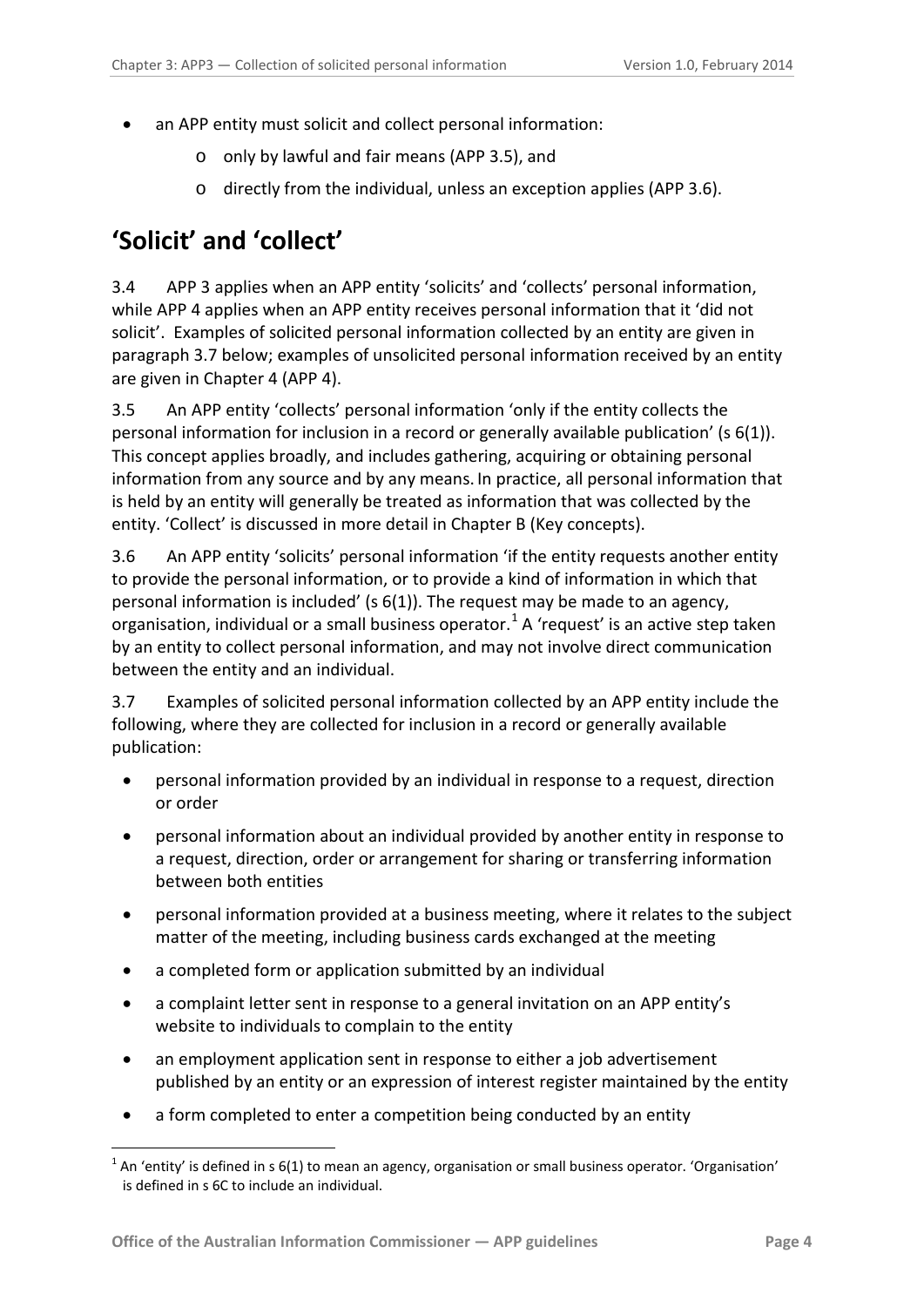- personal information provided to a 'fraud hotline' that is designed to capture 'tipoffs' from the public
- an entry in an APP entity's visitors book
- a record of a credit card payment
- CCTV footage that identifies individuals.

# <span id="page-4-0"></span>**Collecting for an APP entity's 'functions or activities'**

<span id="page-4-7"></span>3.8 An APP entity must only collect personal information which is reasonably necessary for one or more of the entity's functions or activities (APPs 3.1 and 3.[2](#page-3-2)).<sup>2</sup> Agencies may, in addition, collect personal information that is directly related to one or more of the agency's functions or activities.

3.9 Determining whether a particular collection of personal information is permitted involves a two-step process:

- identifying an APP entity's functions or activities different criteria apply for ascertaining the functions and activities of agencies and organisations
- determining whether the particular collection of personal information is reasonably necessary for (or, for agencies, directly related to) one of those functions or activities.

### <span id="page-4-1"></span>**Identifying the functions or activities of an agency**

<span id="page-4-5"></span>3.10 An agency's functions will be conferred either by legislation (including a subordinate legislative instrument) or an executive scheme or arrangement established by government. Identifying an agency's functions involves examining the legal instruments that confer or describe the agency's functions. These include:

• Acts and subordinate legislative instruments

-

- the Administrative Arrangements Order made by the Governor-General
- government decisions or ministerial statements that announce a new government function.<sup>[3](#page-4-2)</sup>

3.11 The activities of an agency will be related to its functions. The activities of an agency include incidental and support activities, such as human resource, corporate administration, property management and public relations activities.

<span id="page-4-6"></span>3.12 One resource that describes an agency's functions is that agency's Information Publication Scheme (IPS) entry.<sup>[4](#page-4-3)</sup> Agencies to which the *Freedom of Information Act 1982* 

 $2$  See Chapter 9 (APP 9) for a discussion of particular issues relating to the lawful collection of government

<span id="page-4-2"></span>related identifiers by organisations. <sup>3</sup> The source and scope of government functions are discussed at greater length in OAIC, *Guidelines issued by the Australian Information Commissioner under s 93A of the Freedom of Information Act 1982* (at

<span id="page-4-4"></span><span id="page-4-3"></span><sup>[13.38]–[13.49],</sup> OAIC website <<u>www.oaic.gov.au></u>.<br><sup>4</sup> An agency's incidental functions (described in paragraph 3.11) are not required to be published in its IPS entry: see OAIC, *Guidelines issued by the Australian Information Commissioner under s 93A of the Freedom of Information Act 1982* at [13.47]–[13.49], OAIC website [<www.oaic.gov.au>](http://www.oaic.gov.au/).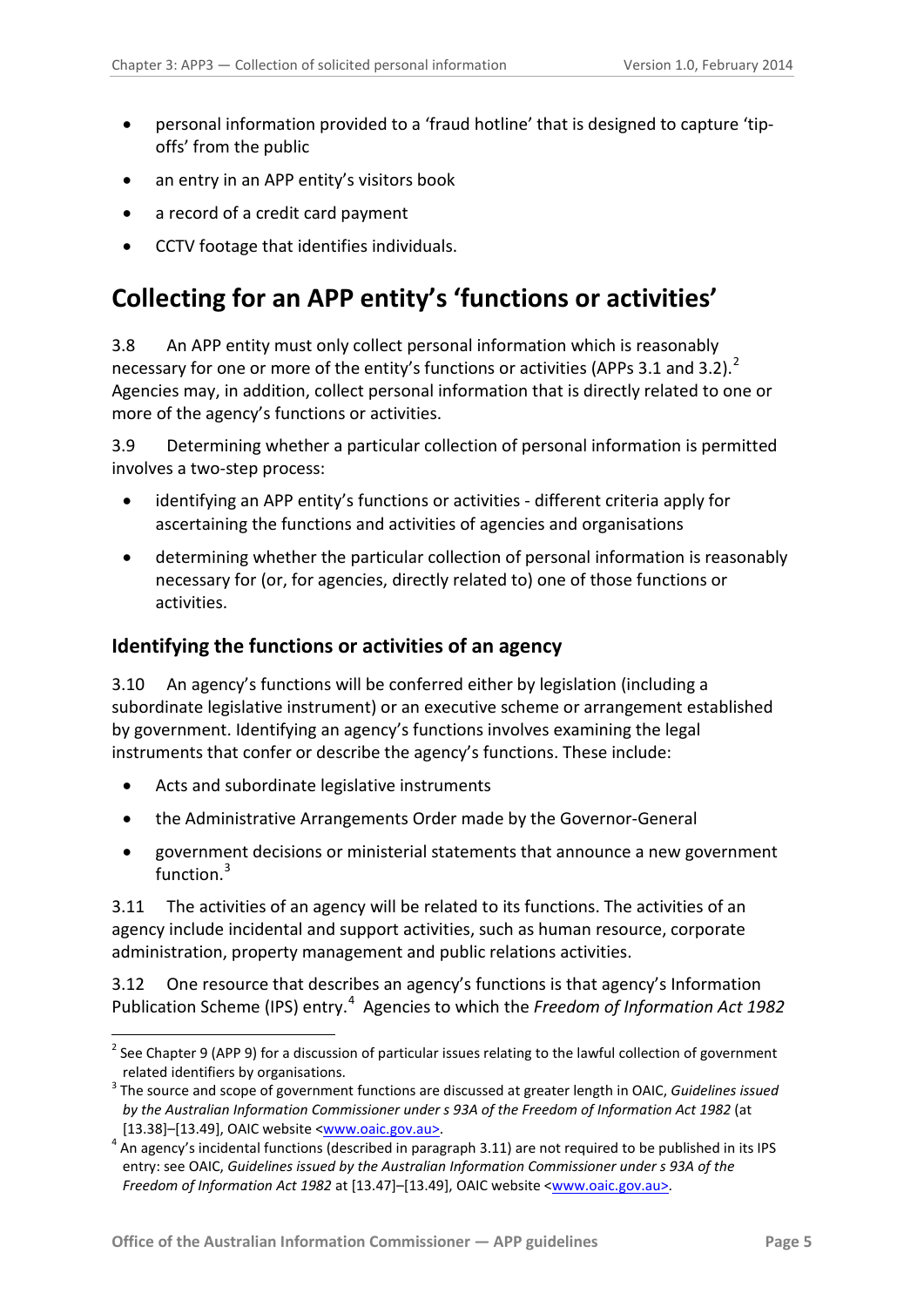(FOI Act) applies are required to publish on a website 'details of the functions of the agency'. This forms part of the IPS established by the FOI Act (FOI Act, ss 8(2)(c), 8D(3)). The IPS entries of most agencies are readily accessible through a link on the homepage of the agency's website. Another resource that describes agency functions and activities is the annual report of an agency, usually accessible from the agency's website.

### <span id="page-5-0"></span>**Identifying the functions or activities of an organisation**

3.13 An organisation's functions or activities include:

- current functions or activities of the organisation
- proposed functions or activities the organisation has decided to carry out and for which it has established plans
- activities the organisation carries out in support of its other functions and activities, such as human resource, corporate administration, property management and public relations activities.

3.14 The functions and activities of an organisation will commonly be described (though not necessarily exhaustively) on a website, in an annual report, and in corporate brochures, advertising, product disclosure statements and client and customer letters and emails.

3.15 The functions and activities of an organisation (for which it may collect personal information under APP 3) are limited to those in which it may lawfully engage.

# <span id="page-5-1"></span>**Collecting personal information that is 'directly related' to an agency's functions or activities**

<span id="page-5-4"></span>3.16 An agency may collect personal information that is 'directly related to' one or more of the agency's functions or activities (APP 3.1). To be 'directly related to', a clear and direct connection must exist between the personal information being collected and an agency function or activity.

# <span id="page-5-2"></span>**Collecting personal information that is 'reasonably necessary' for an APP entity's functions or activities**

3.17 An APP entity may collect personal information that is 'reasonably necessary for' a function or activity of the entity (APP 3.1 and APP 3.2).<sup>[5](#page-4-4)</sup>

3.18 The 'reasonably necessary' test is an objective test: whether a reasonable person who is properly informed would agree that the collection is necessary. It is the responsibility of an APP entity to be able to justify that the particular collection is reasonably necessary. 'Reasonably necessary' is also discussed in Chapter B (Key concepts).

<span id="page-5-3"></span>3.19 Factors relevant to determining whether a collection of personal information is reasonably necessary for a function or activity include:

1

<sup>&</sup>lt;sup>5</sup> An APP entity may also collect the personal information of an individual (other than sensitive information) from a related body corporate (s 13B(1)(a)).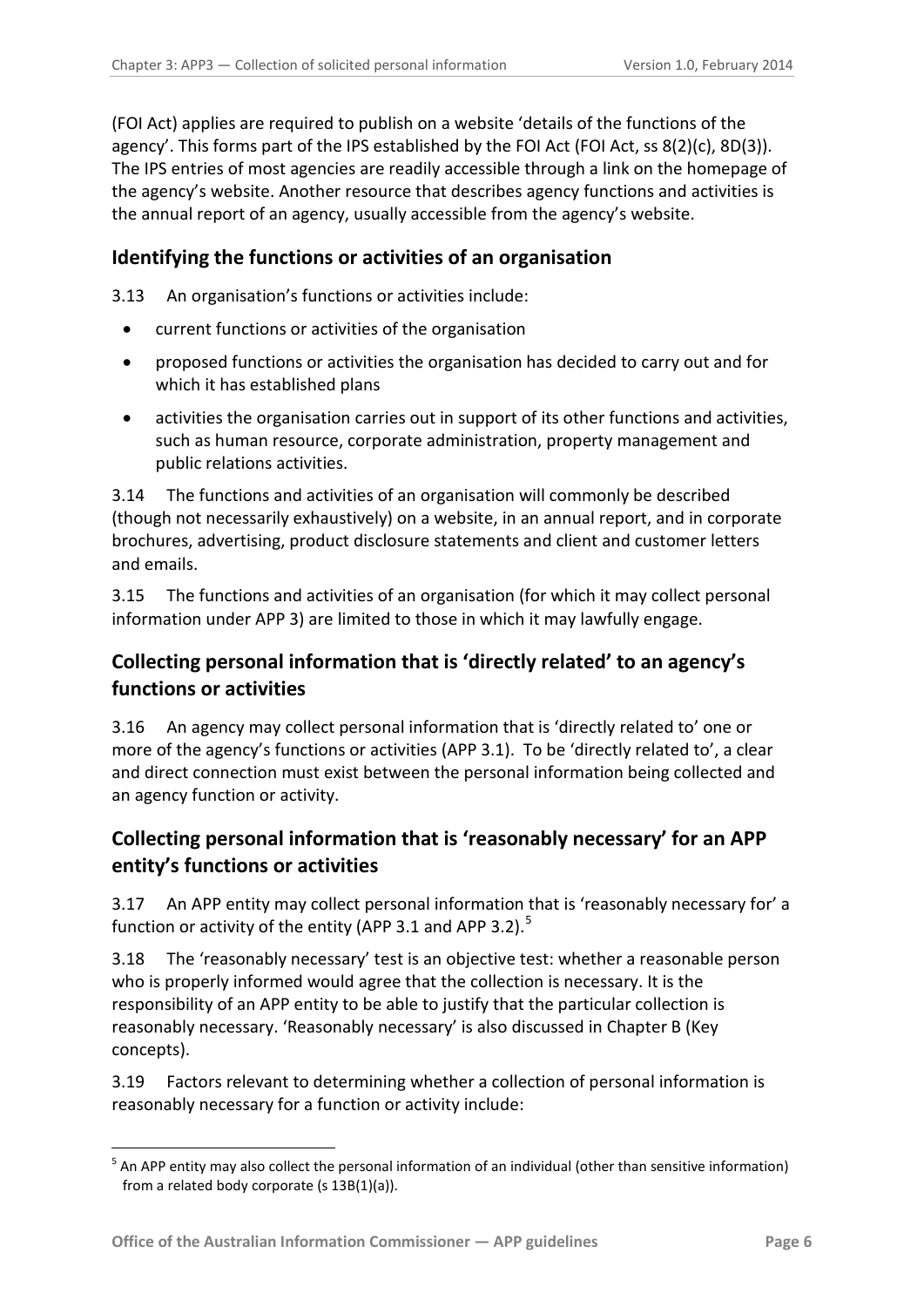- the primary purpose of collection ('purpose' is discussed further in Chapter B (Key concepts)
- how the personal information will be used in undertaking a function or activity of the APP entity (for example, in most circumstances collection on the basis that personal information could become necessary for a function or activity in the future, would not be reasonably necessary)
- whether the entity could undertake the function or activity without collecting that personal information, or by collecting a lesser amount of personal information.

3.20 The following are instances in which the OAIC has previously ruled that a collection of personal information was not reasonably necessary for an entity's function or activity:

- a job applicant being asked to advise if they had suffered a work-related injury or illness, when this was not relevant to the position being advertised  $6<sup>6</sup>$  $6<sup>6</sup>$
- a person applying to open a bank account being asked to complete a standard form application that included a question about marital status, when this had no bearing on the applicant's eligibility to open an account'
- a medical practitioner photographing a patient for the patient's medical file, when this was not necessary to provide a health service.<sup>[8](#page-6-1)</sup>

<span id="page-6-3"></span>3.21 Other examples of personal information collection that may not be reasonably necessary for an APP entity's functions or activities include:

- collecting personal information about a group of individuals, when information is only required for some of those individuals
- collecting more personal information than is required for a function or activity. For example, collecting all information entered on an individual's driver licence when the purpose is to establish if the individual is aged 18 years or over
- collecting personal information that is not required for a function or activity but is being entered in a database in case it might be needed in the future (this is to be distinguished from the situation where personal information is required for a function or activity, but is not being used immediately)
- an organisation collecting personal information for or on behalf of a related body corporate where the collection of that personal information is not reasonably necessary for the organisation's own functions or activities.

<sup>6</sup> *Own Motion Investigation v Australian Government Agency* [2007] PrivCmrA 4, Australasian Legal Information Institute website < www.austlii.edu.au >. <sup>7</sup> *D v Banking Institution* [2006] PrivCmrA 4, Australasian Legal Information Institute website

<span id="page-6-0"></span>

<span id="page-6-2"></span><span id="page-6-1"></span><sup>&</sup>lt;www.austlii.edu.au>. 8 *M v Health Service Provider* [2007] PrivCmrA 15, Australasian Legal Information Institute website <www.austlii.edu.au>.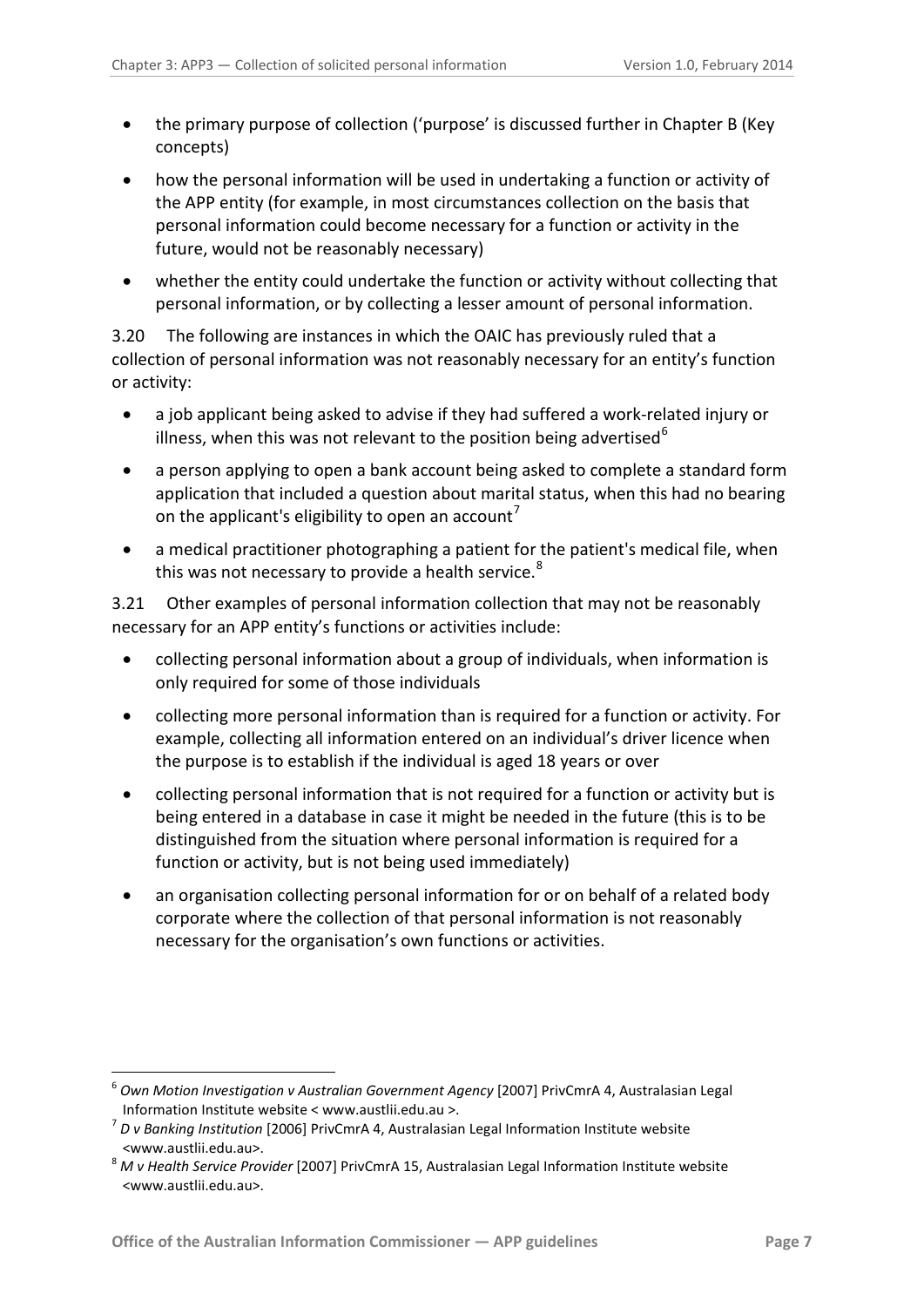# <span id="page-7-0"></span>**Collecting sensitive information**

3.22 APP 3.3 imposes an additional requirement for collecting sensitive information about an individual. Unless an exception applies, an APP entity must:

- satisfy the criteria above, i.e. the collection of the sensitive information must be reasonably necessary for (or, for agencies, directly related to) one or more of the entity's functions or activities, and
- the individual about whom the sensitive information relates must consent to the collection (APP 3.3(a)).

<span id="page-7-4"></span>3.23 'Sensitive information' is defined in s 6(1), and is discussed in more detail in Chapter B (Key concepts). 'Consent' is defined in s 6(1) as 'express consent or implied consent', and is discussed in more detail in Chapter B (Key concepts). The four key elements of consent are:

- the individual is adequately informed before giving consent
- the individual gives consent voluntarily
- the consent is current and specific, and
- the individual has the capacity to understand and communicate their consent.

3.24 APP 3.4 lists five exceptions to the requirements of APP 3.3(a). These are considered below.

### <span id="page-7-1"></span>**Collecting sensitive information as required or authorised by law**

3.25 An APP entity may collect sensitive information if the collection 'is required or authorised by or under an Australian law or a court/tribunal order' (APP 3.4(a)). The meaning of 'required or authorised by or under an Australian law or a court/tribunal order' is discussed in more detail in Chapter B (Key concepts).

3.26 An example of where a law or order may require or authorise collection of sensitive information is the collection by an authorised officer under the *Migration Act 1958* of personal identifiers (that may include biometric information) from a non-citizen who is in immigration detention.<sup>[9](#page-6-2)</sup>

### <span id="page-7-2"></span>**Collecting sensitive information where a permitted general situation exists**

3.27 An APP entity may collect sensitive information if a 'permitted general situation' exists in relation to the collection (APP 3.4(b)).

3.28 Section 16A lists seven permitted general situations (two of which apply only to agencies). The seven situations are set out below, and are discussed in Chapter C (Permitted general situations), including the meaning of relevant terms.

*Lessening or preventing a serious threat to life, health or safety*

3.29 An APP entity may collect sensitive information if:

<span id="page-7-3"></span><sup>-</sup><sup>9</sup> See *Migration Act 1958*, ss 5A, 261AA.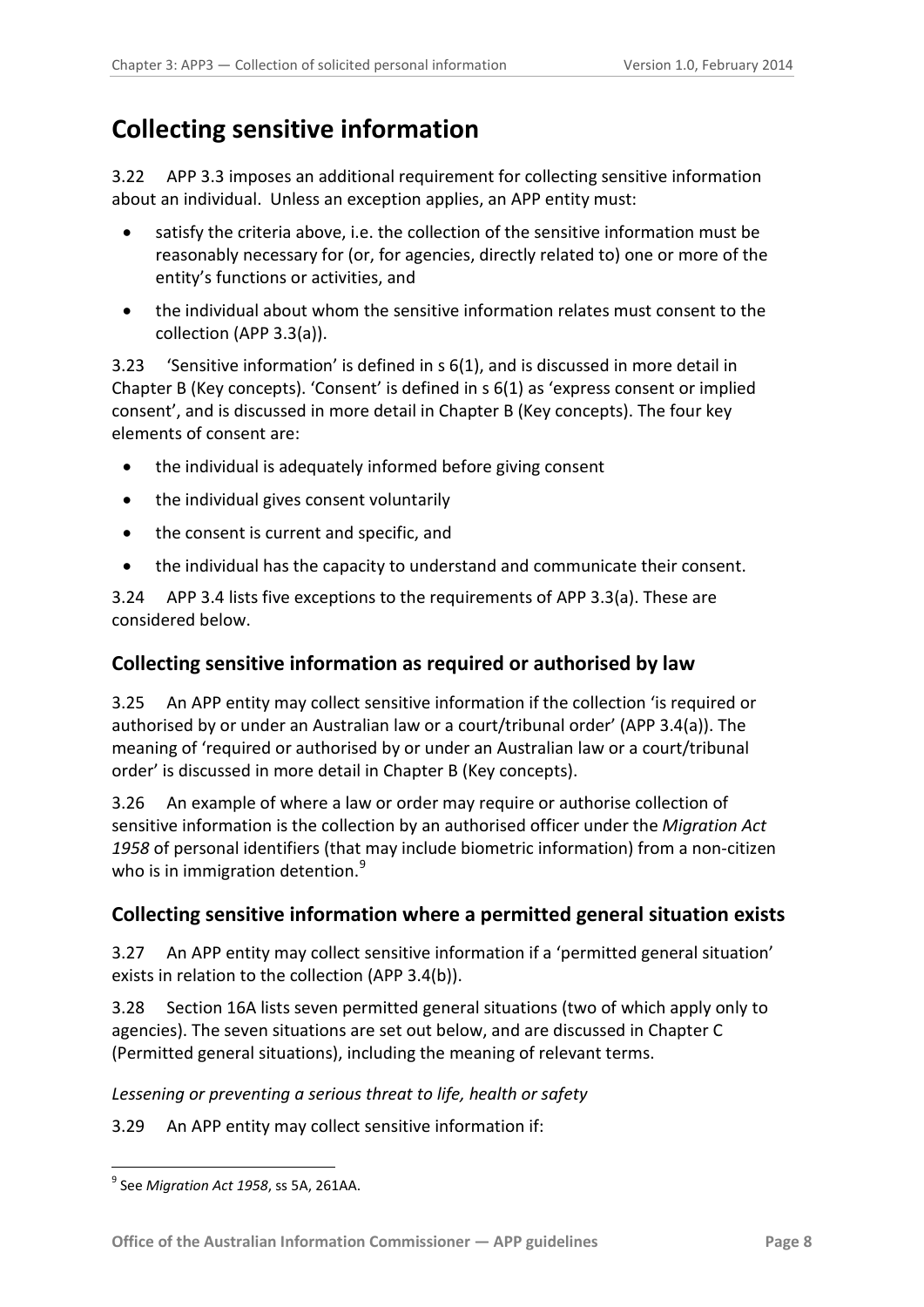- it is unreasonable or impracticable to obtain the individual's consent to the collection, and
- the entity reasonably believes the collection is necessary to lessen or prevent a serious threat to the life, health or safety of any individual, or to public health or safety (s 16A(1), Item 1).
- 3.30 Examples of where this permitted general situation might apply are:
	- collecting health information about an individual who is seriously injured, requires treatment and, due to their injuries, cannot give informed consent, on the basis that it is impracticable to obtain the individual's consent
	- collecting sensitive information about a parent that is required to provide assistance to a child who may be at risk of physical or sexual abuse by the parent, on the basis that it would be unreasonable to obtain the parent's consent.

#### *Taking appropriate action in relation to suspected unlawful activity or serious misconduct*

- 3.31 An APP entity may collect sensitive information if the entity:
	- has reason to suspect that unlawful activity, or misconduct of a serious nature, that relates to the entity's functions or activities has been, is being, or may be engaged in, and
	- reasonably believes that the collection is necessary in order for the entity to take appropriate action in relation to the matter (s 16A(1), Item 2).

3.32 Examples of where this permitted general situation might apply are the collection of sensitive information by:

- an APP entity that is investigating fraudulent conduct by a professional adviser or a client in relation to the entity's functions or activities
- an agency that is investigating a suspected serious breach by a staff member of the Australian Public Service Code of Conduct.

#### <span id="page-8-0"></span>*Locating a person reported as missing*

3.33 An APP entity may collect sensitive information if:

- the entity reasonably believes that the collection is reasonably necessary to assist any APP entity, body or person to locate a person who has been reported as missing, and
- the collection complies with rules made by the Information Commissioner under s 16A(2) (s 16A(1), Item 3).

#### <span id="page-8-1"></span>*Reasonably necessary for establishing, exercising or defending a legal or equitable claim*

3.34 An APP entity may collect sensitive information if the collection is reasonably necessary to establish, exercise or defend a legal or equitable claim (s 16A(1), Item 4).

3.35 An example of where this permitted general situation might apply is an insurer collecting health information about an individual who has made an insurance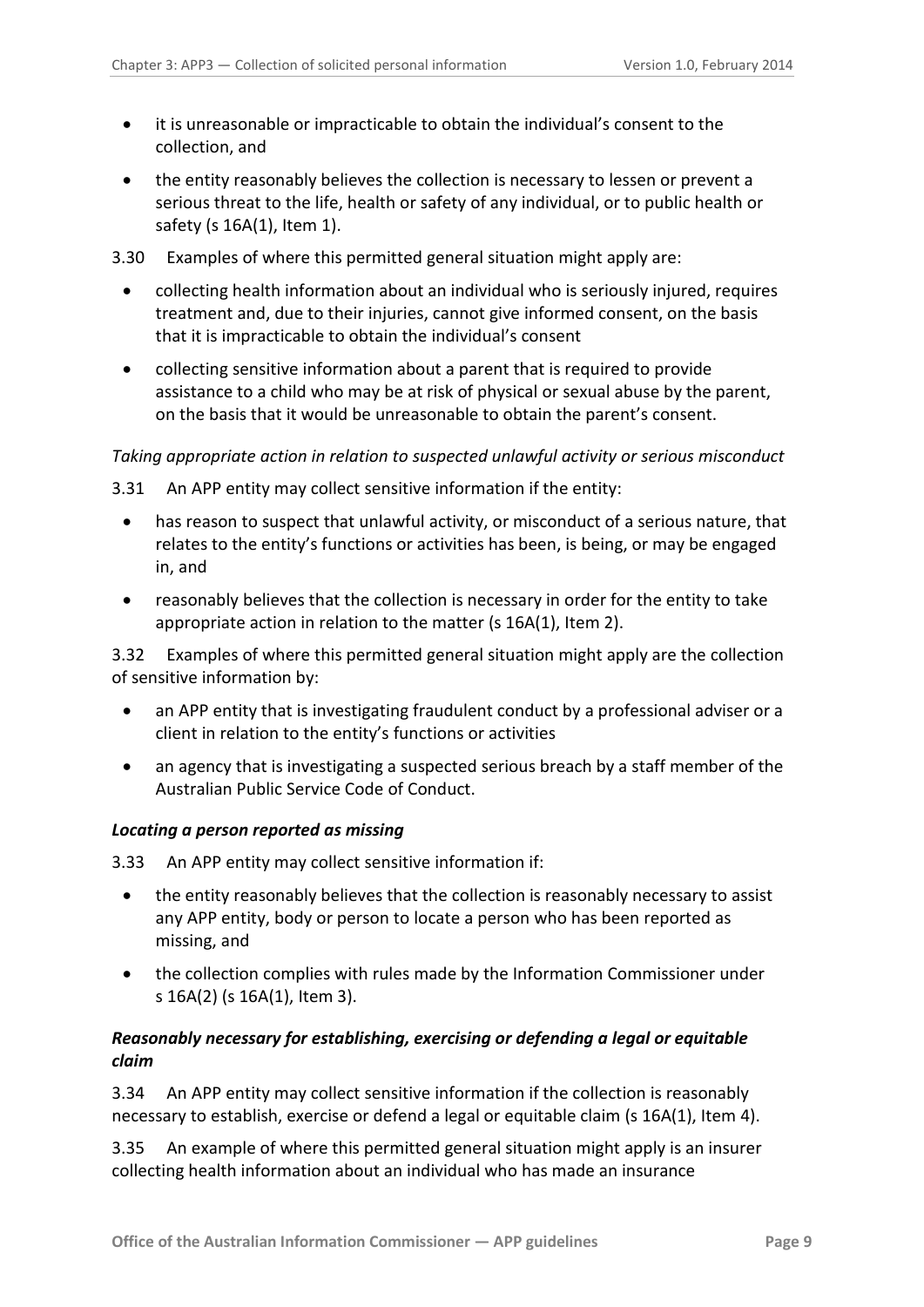compensation claim but is suspected of misrepresenting their claim or the extent of their injuries. [10](#page-7-3) 

#### <span id="page-9-0"></span>*Reasonably necessary for a confidential alternative dispute resolution process*

3.36 An APP entity may collect sensitive information if the collection is reasonably necessary for the purposes of a confidential alternative dispute resolution (ADR) process (s 16A(1), Item 5).

3.37 An example of where this permitted general situation might apply is an alternative dispute resolution practitioner making a record of a party recounting their version of events, where that account includes the disclosure of sensitive information about an individual who is directly or indirectly involved in the dispute. This permitted general situation will only apply where the parties to the dispute and the ADR provider are bound by confidentiality obligations.

#### <span id="page-9-1"></span>*Necessary for a diplomatic or consular function or activity*

3.38 An agency may collect sensitive information if the agency reasonably believes the collection is necessary for the agency's diplomatic or consular functions or activities (s 16A(1), Item 6). This permitted general situation applies only to agencies, and not to organisations.

3.39 An example of where this permitted general situation might apply is where an agency with diplomatic or consular functions collects sensitive information about an individual who is overseas and in need of consular assistance because the individual has been hospitalised, is suffering a psychiatric illness, has been arrested or is missing.

#### *Necessary for certain Defence Force activities outside Australia*

3.40 The Defence Force (as defined in s 6(1)) may collect sensitive information if it reasonably believes the collection to be necessary for a warlike operation, peacekeeping, civil aid, humanitarian assistance, a medical emergency, a civil emergency or disaster relief occurring outside Australia and the external Territories (s 16A(1), Item 7).

### <span id="page-9-2"></span>**Collecting sensitive information where a permitted health situation exists**

3.41 An organisation may collect sensitive information if a 'permitted health situation' exists in relation to the collection (APP 3.4(c)). This exception applies only to organisations, and not to agencies.

3.42 Section 16B lists two permitted health situations that relate to the collection of health information by an organisation. The two situations are set out below, and are discussed in Chapter D (Permitted health situations), including the meaning of relevant terms.

<span id="page-9-3"></span><sup>10</sup> *N v Law Firm* [2011] AICmrCN 8, OAIC website <www.oaic.gov.au>. See also B v *Law Firm* [2011] PrivCmrA 2 (3 May 2011), viewed 6 March 2013, Australasian Legal Information Institute website <www.austlii.edu.au>.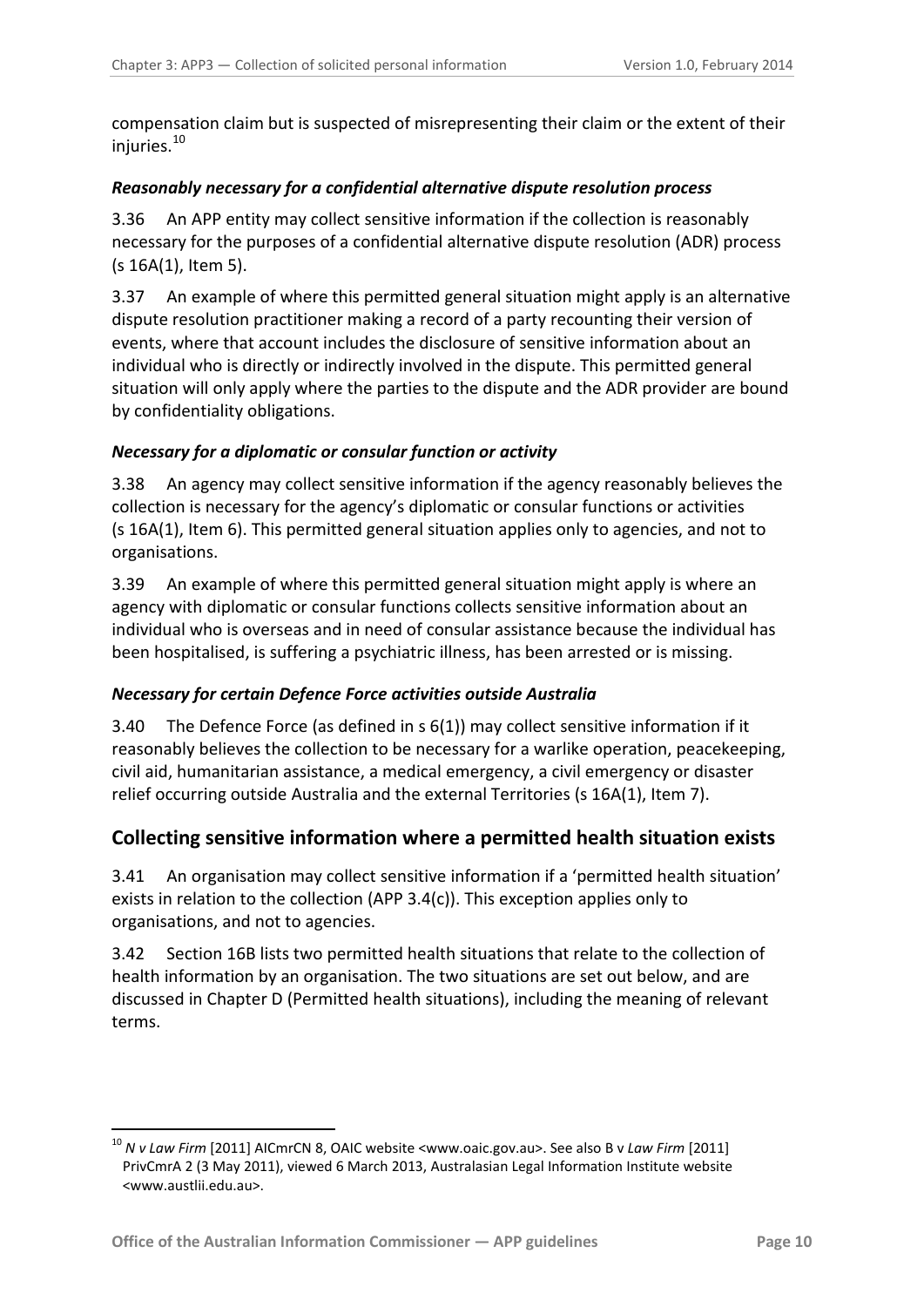#### <span id="page-10-0"></span>*Providing a health service*

3.43 An organisation may collect health information about an individual if the health information is necessary to provide a health service to the individual, and either:

- the collection is required or authorised by or under an Australian law (other than the Privacy Act), or
- the health information is collected in accordance with rules established by competent health or medical bodies that deal with obligations of professional confidentiality which bind the organisation (s 16B(1)).

3.44 An example of where this permitted health situation might apply is where a participant in the personally controlled electronic health record (e-health record) system collects health information included in a consumer's e-health record as authorised by the *Personally Controlled Electronic Health Records Act 2012*. [11](#page-9-3)

3.45 'Health information' is defined in s 6(1) and discussed in more detail in Chapter B (Key concepts).

#### <span id="page-10-1"></span>*Conducting research; compiling or analysing statistics; management, funding or monitoring of a health service*

3.46 An organisation may collect health information about an individual if the collection is necessary for research relevant to public health or public safety, the compilation or analysis of statistics relevant to public health or public safety, or the management, funding or monitoring of a health service, and:

- the particular purpose cannot be served by collecting de-identified information
- it is impracticable to obtain the individual's consent, and
- the collection is either:
	- o required by or under an Australian law (other than the Privacy Act)
	- o in accordance with rules established by competent health or medical bodies that deal with obligations of professional confidentiality which bind the organisation, or
	- $\circ$  in accordance with guidelines approved under s 95A (s 16B(2)).<sup>[12](#page-10-2)</sup>

3.47 An example of where this permitted health situation might apply is an organisation conducting longitudinal research into heart disease and requiring health information about a large number of individuals from different data sources for research linkage. In this case, the collection must be required by an Australian law or carried out in accordance with the rules or guidelines referred to in s 16B(2).

3.48 'Health information' is defined in s 6(1) and discussed in more detail in Chapter B (Key concepts).

<span id="page-10-3"></span> $^{11}$  See Personally Controlled Electronic Health Records Act 2012, ss 63, 64, 65, 66 and 68.

<span id="page-10-2"></span><sup>&</sup>lt;sup>12</sup> See National Health and Medical Research Council (NHMRC), Guidelines approved under Section 95A of *the Privacy Act 1988,* NHMRC website [<www.nhmrc.gov.au>](http://www.nhmrc.gov.au/).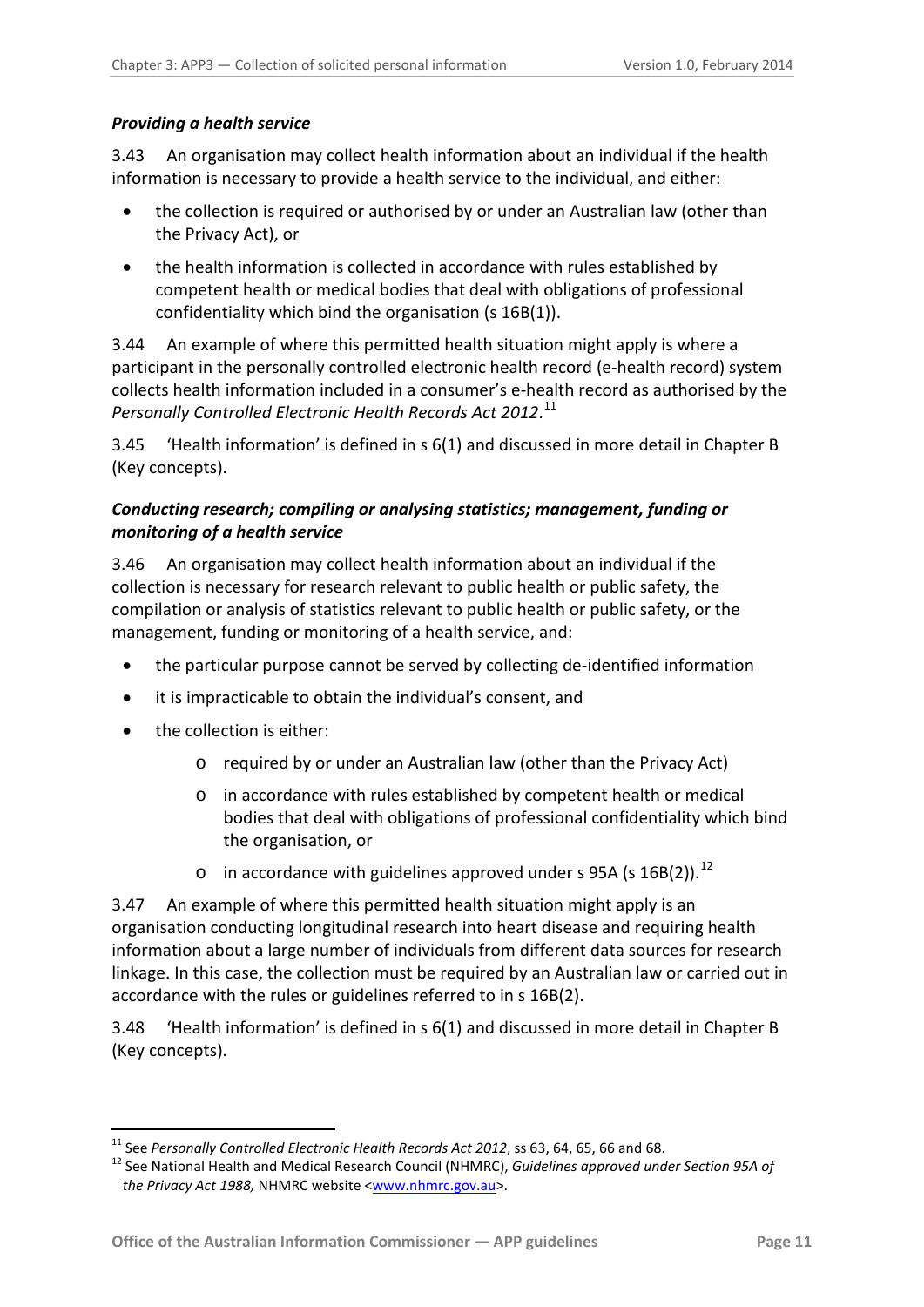### <span id="page-11-0"></span>**Collecting sensitive information for an enforcement related activity**

3.49 An enforcement body may collect sensitive information where:

- if the body is the Immigration Department<sup>[13](#page-10-3)</sup>, the Department reasonably believes that collecting the information is reasonably necessary for, or directly related to, one or more enforcement related activities conducted by, or on behalf of, the Department (APP 3.4(d)(i))
- for other enforcement bodies, the body reasonably believes that collecting the information is reasonably necessary for, or directly related to, one or more of the body's functions or activities (APP 3.4(d)(ii)).

3.50 'Enforcement body' is defined in s 6(1) as a list of specific bodies and is discussed in Chapter B (Key concepts). The list includes Commonwealth, State and Territory bodies that are responsible for policing, criminal investigations, and administering laws to protect the public revenue or to impose penalties or sanctions. Examples of Commonwealth enforcement bodies are the Australian Federal Police, Australian Crime Commission, Customs, the [Integrity Commissioner,](http://www.austlii.edu.au/au/legis/cth/consol_act/pa1988108/s6.html#integrity_commissioner)<sup>[14](#page-11-1)</sup> the Immigration Department, Australian Prudential Regulation Authority, Australian Securities and Investments Commission and AUSTRAC.

3.51 For an enforcement body to collect sensitive information using this exception, it must:

- for the Immigration Department, identify the 'enforcement related activities' it conducts or that are conducted on its behalf, and for other enforcement bodies, identify their 'functions or activities', and
- 'reasonably believe' that the collection is either 'reasonably necessary for' or 'directly related to' one or more of those functions or activities.

3.52 'Reasonably believes' is discussed in more detail in Chapter B (Key concepts). Identifying the 'functions or activities' of an agency is discussed above at paragraphs [3.10–](#page-4-5)[3.12,](#page-4-6) while 'reasonable necessary for' and 'directly related to' are discussed above at paragraphs [3.16–](#page-5-4)[3.21.](#page-6-3)

3.53 'Enforcement related activities' are defined in s 6(1) and discussed in Chapter B (Key concepts). Where applied to the Immigration Department, the activities could include assessing and enforcing compliance with visa and citizenship requirements, and detecting, preventing, investigating and prosecuting breaches of visa, immigration and citizenship laws. Non-enforcement related activities of the Department do not fall within this exception. [15](#page-11-2)

3.54 An example of where the Immigration Department may collect sensitive information from an individual using this exception is where it reasonably believes that

<sup>-</sup> $^{13}$  'Immigration Department' is defined in s 6(1) as the Department administered by the Minister

<span id="page-11-3"></span><span id="page-11-1"></span>administering the *Migration Act 1958* and is discussed in Chapter B (Key concepts).<br><sup>14</sup> 'Integrity Commissioner' is defined in s 6(1) as having the same meaning as in the *Law Enforcement Integrity Commissioner Act 2006*. 15 Explanatory Memorandum, Privacy Amendment (Enhancing Privacy Protection) Bill 2012, p 76*.*

<span id="page-11-2"></span>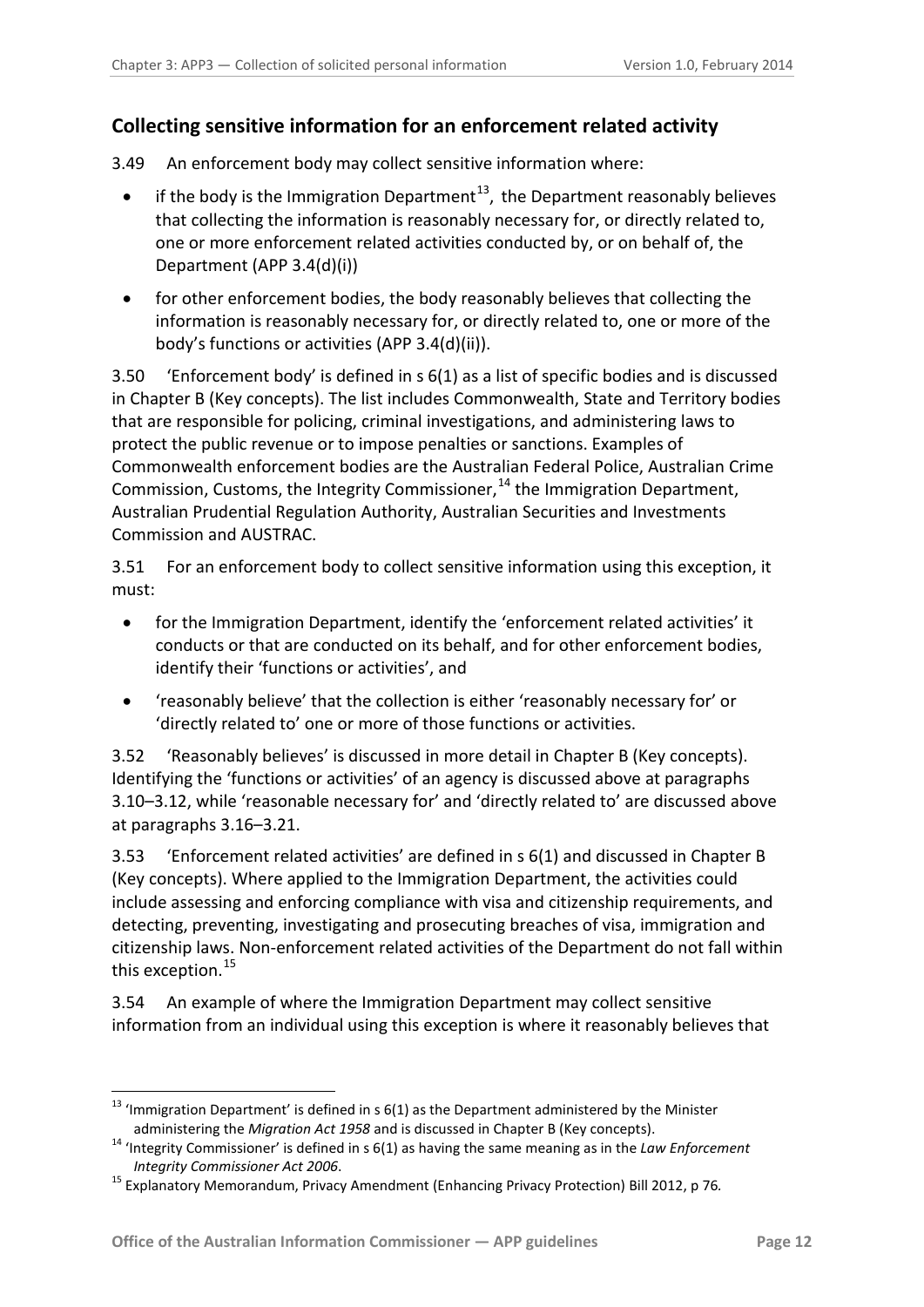the sensitive information directly relates to the function of investigating whether a person has breached an immigration law.

### <span id="page-12-0"></span>**Collection of sensitive information by a non-profit organisation**

3.55 A non-profit organisation may collect sensitive information if:

- the information relates to the activities of the organisation, and
- the information relates solely to the members of the organisation, or to individuals who have regular contact with the organisation in connection with its activities (APP 3.4(e)).

3.56 'Non-profit organisation' is defined in s 6(1) as an organisation 'that is a non-profit organisation; and that engages in activities for cultural, recreational, political, religious, philosophical, professional, trade or trade union purposes'. The term 'cultural purposes' includes both racial and ethnic purposes.

3.57 There are three criteria a non-profit organisation must meet to rely on this exception to collect sensitive information:

- firstly, the non-profit organisation can rely on this exception only when collecting sensitive information for an activity that is undertaken for one of the specified purposes in the definition of 'non-profit organisation' (s 6(1)). An organisation conducting activities for some other purpose cannot rely on this exception to collect sensitive information for that purpose
- secondly, the sensitive information that is collected must 'relate' to the activity that is being conducted for a specified purpose. A clear relationship, assessed objectively, must exist between the information collected and that activity. For example, the information may relate to a fundraising activity undertaken by a nonprofit organisation to support its cultural, recreational, political, religious, philosophical, professional, trade or trade union purpose
- thirdly, the sensitive information must relate solely to a member of the organisation, or an individual who has regular contact with the organisation in connection with its activities. Collection of sensitive information about a relative of a member of the organisation would not be covered unless the relative was also a member or person in regular contact with the non-profit organisation.

3.58 An example of where a non-profit organisation may be permitted to collect sensitive information is where a religious organisation collects information about the views of its members on religious or moral issues.

# <span id="page-12-1"></span>**Collecting by lawful and fair means**

3.59 An APP entity must collect personal information 'only by lawful and fair means' (APP 3.5). This requirement applies to all APP entities.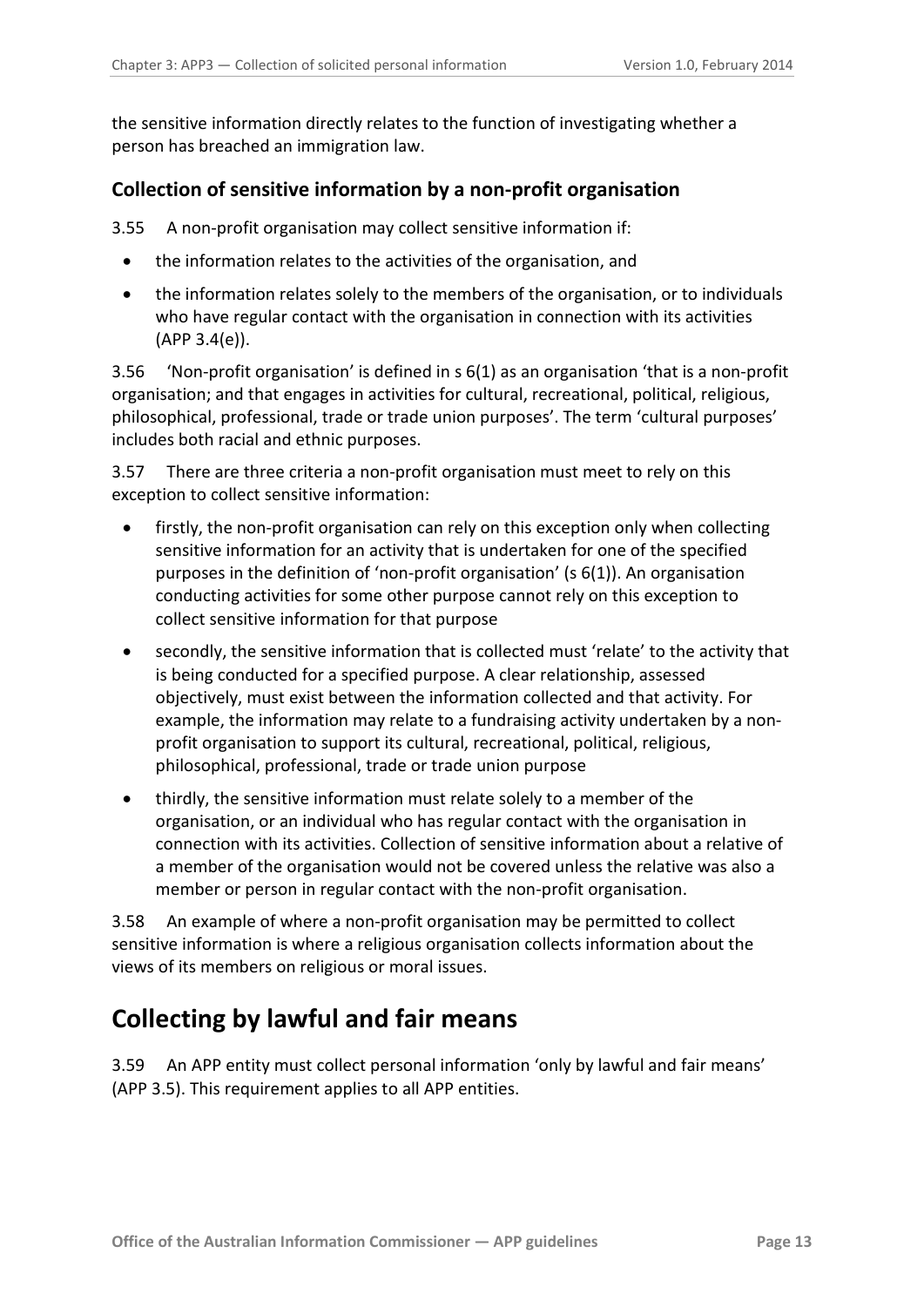# <span id="page-13-0"></span>**Collecting by lawful means**

3.60 The term 'lawful' is not defined in the Privacy Act. It is lawful for an organisation to destroy or de-identify unsolicited personal information if it is not unlawful to do so. That is, if the destruction or de-identification is not criminal, illegal or prohibited or proscribed by law. Unlawful activity does not include breach of a contract.

- 3.61 Examples of collection that would not be lawful include:
	- collecting in breach of legislation, for example:
		- $\circ$  collecting via computer hacking<sup>[16](#page-11-3)</sup>
		- o collecting using telephone interception or a listening device except under the authority of a warrant $17$
		- o requesting or requiring information in connection with, or for the purpose of, an act of discrimination<sup>18</sup>
	- collecting by a means that would constitute a civil wrong, for example, by trespassing on private property or threatening damage to a person unless information is provided
	- collecting information contrary to a court or tribunal order, for example, contrary to an injunction issued against the collector.

### <span id="page-13-1"></span>**Collecting by fair means**

3.62 A 'fair means' of collecting information is one that does not involve intimidation or deception, and is not unreasonably intrusive.<sup>[19](#page-13-4)</sup> Whether a collection uses unfair means will depend on the circumstances. For example, it would usually be unfair to collect personal information covertly without the knowledge of the individual. However, this may be a fair means of collection if undertaken in connection with a fraud investigation.

3.63 The following are given as examples of where a collection of personal information may be unfair (some may also be unlawful):

- collecting from a file dumped by accident on a street, or from an electronic device which is lost or left unattended
- collecting from an individual who is traumatised, in a state of shock or intoxicated
- collecting in a way that disrespects cultural differences
- misrepresenting the purpose or effect of collection, or the consequences for the individual of not providing the requested information
- collecting by telephoning an individual in the middle of the night

<span id="page-13-2"></span><sup>&</sup>lt;sup>16</sup> For example, *Criminal Code Act 1995, Part 10.7*.<br><sup>17</sup> For example, *Telecommunications (Interception) Act 1979* (Cth) s 7; *Surveillance Devices Act 2004* (Cth) s 14.

<span id="page-13-3"></span><sup>&</sup>lt;sup>18</sup> See for example, the *Disability Discrimination Act 1992*, s 30 and the *Sex Discrimination Act 1984*, s 27. 19<br><sup>19</sup> Explanatory Memorandum, Privacy Amendment (Enhancing Privacy Protection) Bill 2012, p 77.

<span id="page-13-4"></span>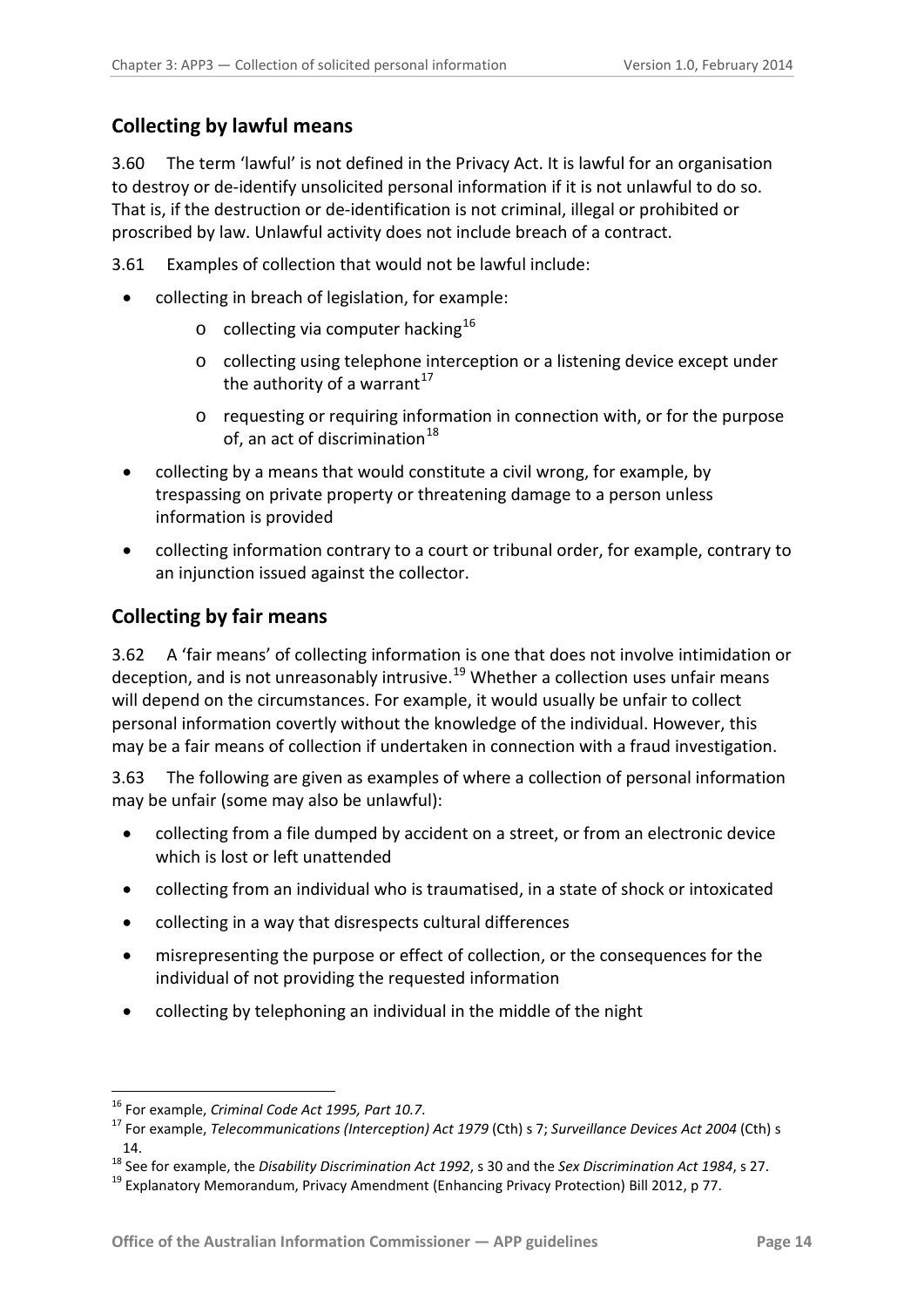• collecting by deception, for example, wrongly claiming to be a police officer, doctor or trusted organisation.

# <span id="page-14-0"></span>**Collecting directly from the individual**

3.64 APP 3.6 provides that an APP entity 'must collect personal information about an individual only from the individual', unless one of the following exceptions apply:

- for all APP entities, it is unreasonable or impracticable for the entity to collect personal information only from the individual
- for agencies, the individual consents to the personal information being collected from someone other than the individual
- for agencies, the agency is required or authorised by or under an Australian law, or a court/tribunal order, to collect the information from someone other than the individual.

# <span id="page-14-1"></span>**Unreasonable or impracticable to collect directly from the individual**

3.65 Whether it is 'unreasonable or impracticable' to collect personal information only from the individual concerned will depend on the circumstances of the particular case. Considerations that may be relevant include:

- whether the individual would reasonably expect personal information about them to be collected directly from them or from another source
- the sensitivity of the personal information being collected
- whether direct collection would jeopardise the purpose of collection or the integrity of the personal information collected
- any privacy risk if the information is collected from another source
- the time and cost involved of collecting directly from the individual. However, an APP entity is not excused from collecting from the individual rather than another source by reason only that it would be inconvenient, time-consuming or impose some cost to do so. Whether these factors make it unreasonable or impracticable will depend on whether the burden is excessive in all the circumstances.

3.66 The following are given as examples of when it may be unreasonable or impracticable to collect personal information only from the individual concerned:

- collection by a law enforcement agency of personal information about an individual who is under investigation, where the collection may jeopardise the investigation if the personal information is collected only from that individual<sup>[20](#page-13-4)</sup>
- if a legal or official document that is mailed to an individual is returned to the sender, the individual's current contact details may need to be obtained from another source.

<span id="page-14-2"></span> $^{20}$  Explanatory Memorandum, Privacy Amendment (Enhancing Privacy Protection) Bill 2012, p 77.